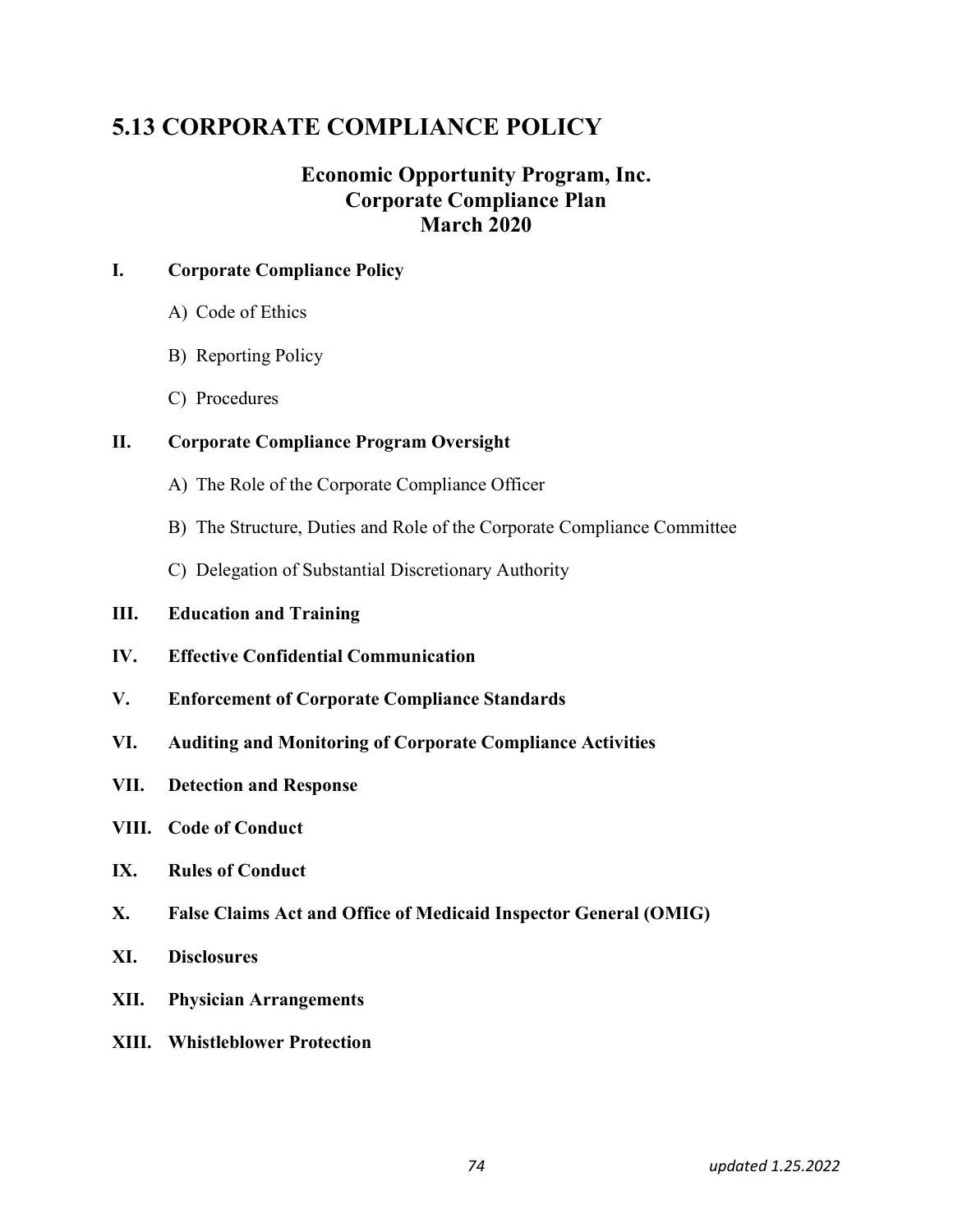## Appendix A: Federal & NY Statutes Relating to Filing False Claims CORPORATE COMPLIANCE POLICY

- 1. It is the policy of Economic Opportunity Program, Inc. (EOP) to comply with all applicable federal, state and local laws and regulations. It is our policy to adhere to the standards of conduct that are adopted by the Board of Directors, the Executive Director and the Corporate Compliance Committee (CCC).
- 2. We are committed to our responsibility to conduct our business affairs with integrity based on sound ethical and moral standards. We will hold our staff members, contracted practitioners, and vendors to these same standards.
- 3. All staff members, contracted practitioners, and vendors shall acknowledge that it is their responsibility to report any suspected instances of suspected or known noncompliance to their immediate supervisor, the Executive Director or the Corporate Compliance Officer (CCO). Reports may be made anonymously, without fear of retaliation, retribution, or breach of confidentiality. Failure to report known noncompliance or making false reports will be grounds for disciplinary action, including termination. Reports related to harassment or other workplace-orientated issues, will be referred to Human Resources.
- 4. EOP will communicate its compliance standards and policies through required training initiatives to all staff members, contracted practitioners, and vendors. We are committed to these efforts through distribution of the Corporate Compliance Policy, and our Code of Ethics.
- 5. EOP is committed to maintaining and measuring the effectiveness of our Corporate Compliance Policies and Standards through monitoring and auditing systems reasonably designed to detect noncompliance by its staff members and agents. We shall require the performance of regular, periodic compliance audits by internal and/or external auditors who have expertise in federal and state health care statutes, regulations, and federal health care program requirements.
- 6. This Corporate Compliance Policy will be consistently enforced through appropriate disciplinary mechanisms including, if appropriate, discipline of individuals responsible for failure to detect noncompliance.
- 7. Detected noncompliance, through any mechanism, i.e. compliance auditing procedures, confidential reporting, will be responded to in an expedient manner. We are dedicated to the resolution of such matters and will take all reasonable steps to prevent similar violations, including any necessary modifications to the Corporate Compliance Program.
- 8. EOP will, at all times, exercise all due diligence with regard to background and professional license investigations for all prospective staff members, contractors, vendors, and members of the Board of Directors.

## I. Corporate Compliance Policy

A. Code of Ethics

It is the policy of EOP to conduct all business in accordance with uncompromising ethical standards. We are committed to complying with all applicable laws and regulations. We believe integrity and trust are essential to the mission of serving our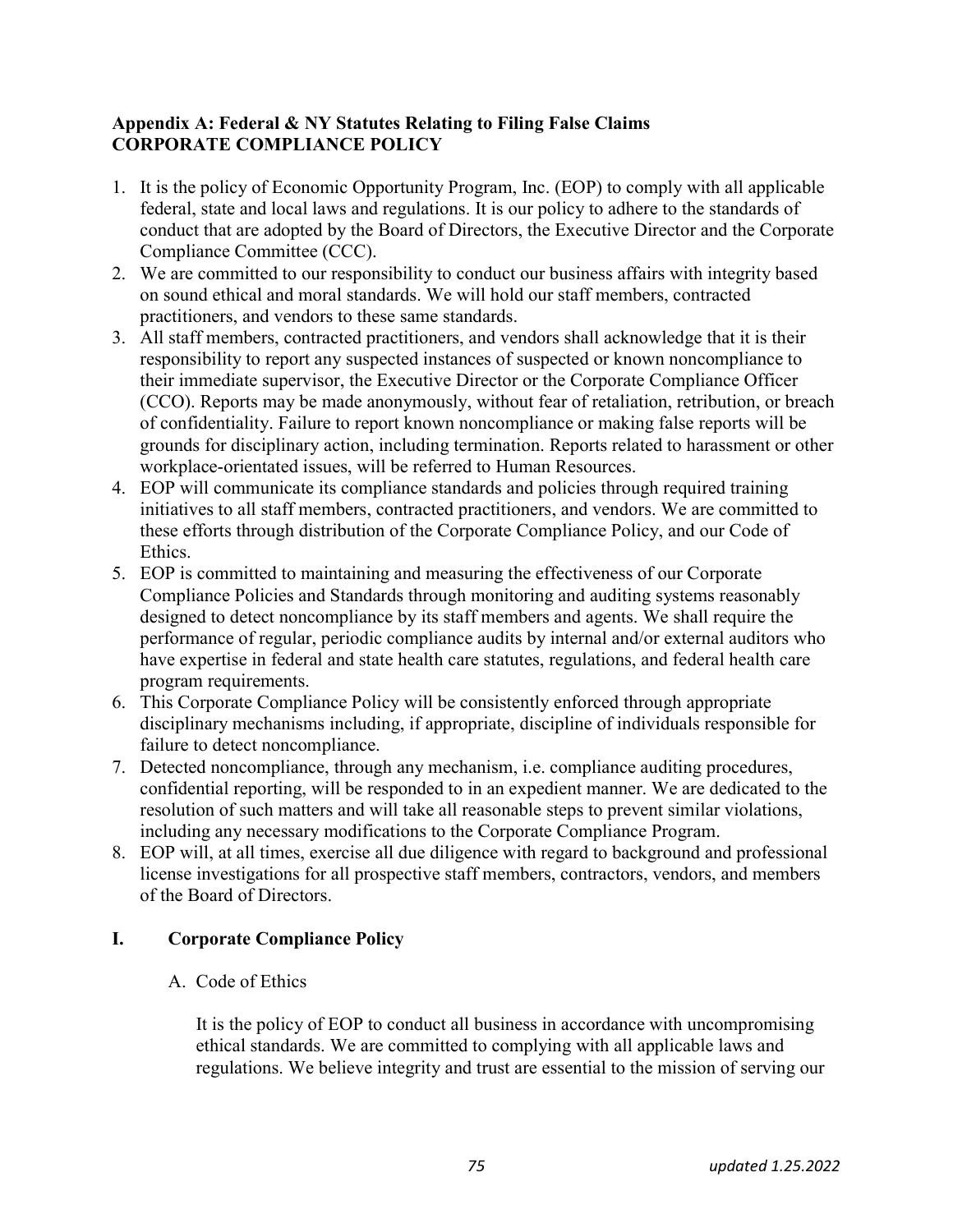consumers. Adherence to such standards will not be traded or compromised for financial, professional or other business objectives.

We ensure that all aspects of consumer care and business conduct are performed in compliance with our mission/vision statement, policies and procedures, professional standards and applicable governmental laws, rules and regulations.

EOP expects every person who provides services to our consumers to adhere to the highest ethical standards and to promote ethical behavior. Any whose behavior is found to violate ethical standards will be disciplined appropriately.

Staff members may not engage in any conduct that conflicts or is perceived to conflict with the best interest of the Agency. Staff members must disclose any circumstances where the staff member or his or immediate family member is an employee, consultant, owner, contractor or investor in any entity that (i) engages in any business or maintains any relationship with the Agency; (ii) provides to, receives from, the Agency any consumer referrals; or (iii) competes with the Agency. Staff members may not without permission of the CCO accept, solicit, offer anything of value from anyone doing business with the Agency.

Staff members are expected to maintain complete, accurate and contemporaneous records as required by the Agency. The term record includes all documents, both written and electronic, that relates to the provision of Agency services or provides support for the billing of Agency services. Records must reflect the actual services provided. Any records to be appropriately altered must reflect the date of the alteration, the name, signature and title of the person altering the document and the reason for the alteration, if not apparent. No person shall ever sign the name of another person to any document to indicate performance or approval of a program service or other program compliance step. Signature stamps shall not be used except for carefully controlled and appropriately supervised authorized use for appropriate agency cash disbursements, in accordance with agency fiscal procedures. Backdating and predating documents is unacceptable and will lead to discipline up to and including termination.

Any shortcomings are to be reported to supervisors, the CCO or the Executive Director, so each situation may be appropriately dealt with. The CCO may be reached at (607) 734-6174.

- B. Reporting Policy
	- 1. Employees are allowed to use any communication channel they deem appropriate to report issues. Retaliation or retribution for reporting issues in good faith is prohibited.
	- 2. The CCO is only responsible for resolving compliance-related issues; however, employees should not be discouraged from using any specific communication channel. Rather employees should be politely redirected, or the CCO should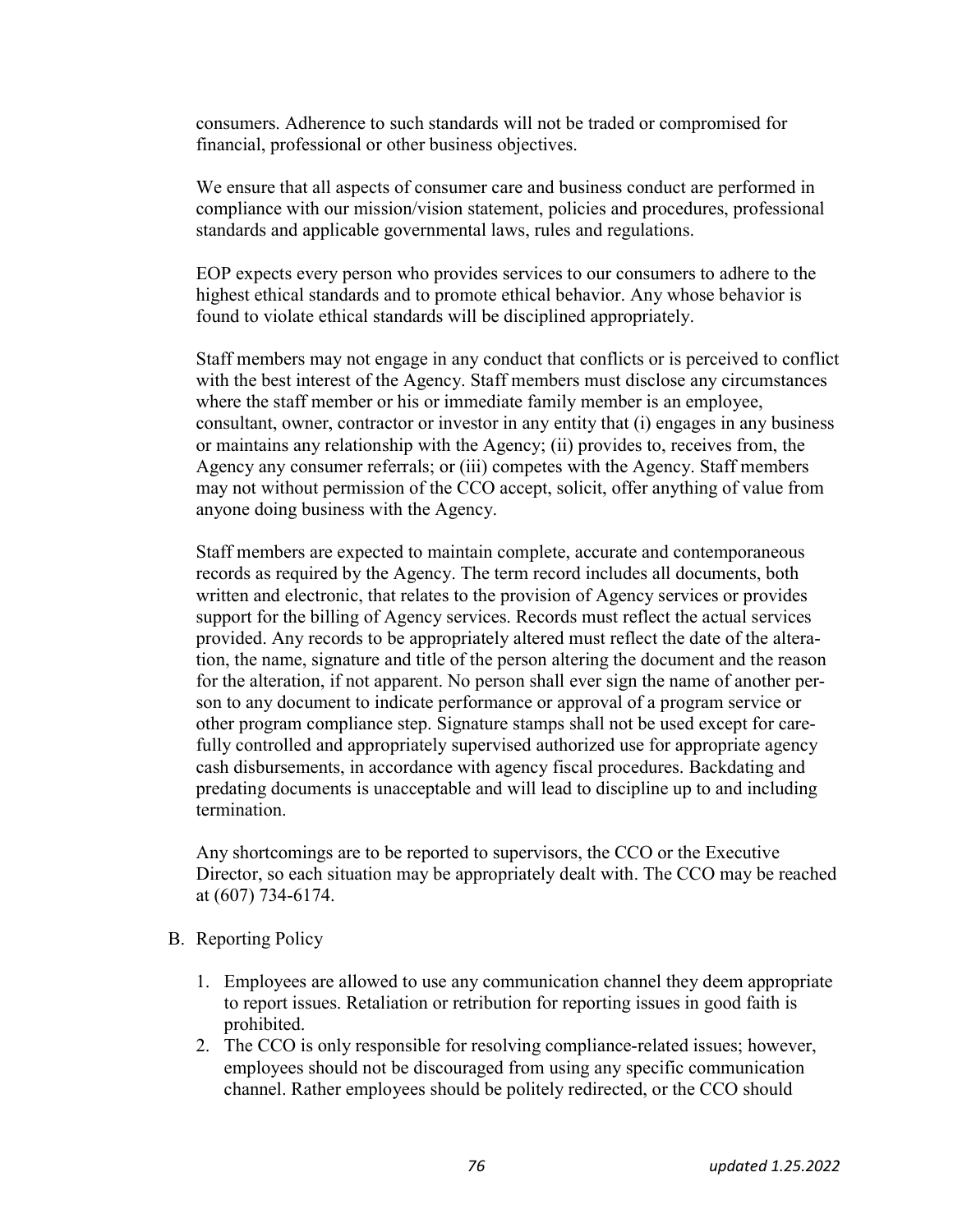redirect noncompliance related issues to the appropriated department or individual.

- 3. The CCO is responsible for the compliance program; therefore, issues related to the operation of the program should be referred directly to the CCO.
- 4. To the extent practical, or allowed by law, the CCO must maintain the confidentiality or anonymity of an employee when requested.
- C. Procedures
	- 1. Employee calls will be handled in accordance with established policies and procedures.
	- 2. Issues received by the CCO will be either referred to the appropriate department or individual or responded to within 30 days.
	- 3. Issues with the potential for legal liability or containing issues of a legal nature will be referred to legal counsel.
	- 4. The CCO should involve various members of the management and employee population when appropriate to resolve issues.
	- 5. For compliance related issues, the CCO will conduct an Initial Inquiry that may include document review, interviews, audits, or other investigative technique. The CCO should:
		- Conduct a fair impartial review of all relevant facts
		- Restrict the inquiry to those necessary to resolve the issues
		- Conduct the inquiry with as little visibility as possible while gathering pertinent facts relating to the issues
	- 6. The CCO should ensure that the following objectives are accomplished:
		- Fully debrief complainant
		- Notify appropriate internal parties
		- Identify cause of problem, desired outcome, affected parties, applicable guidelines, possible regulatory or financial impact
		- Provide a complete list of findings and recommendations
		- Determine the necessary corrective action measures, (e.g., policy changes, operational changes, system changes, personnel changes, training/education)
		- Document the inquiry.
	- 7. All inquiry records should by maintained in accordance with the Compliance Office records management policy.

## II. Corporate Compliance Program Oversight

A. The Role of the Corporate Compliance Officer

The Board of Directors of EOP designates the CCO. The Corporate Compliance Officer reports to the Board of Directors and is supervised by the Executive Director. The CCO has direct lines of communication to the Executive Director and the Board of Directors. The name and phone extension of the CCO will be posted throughout the agency.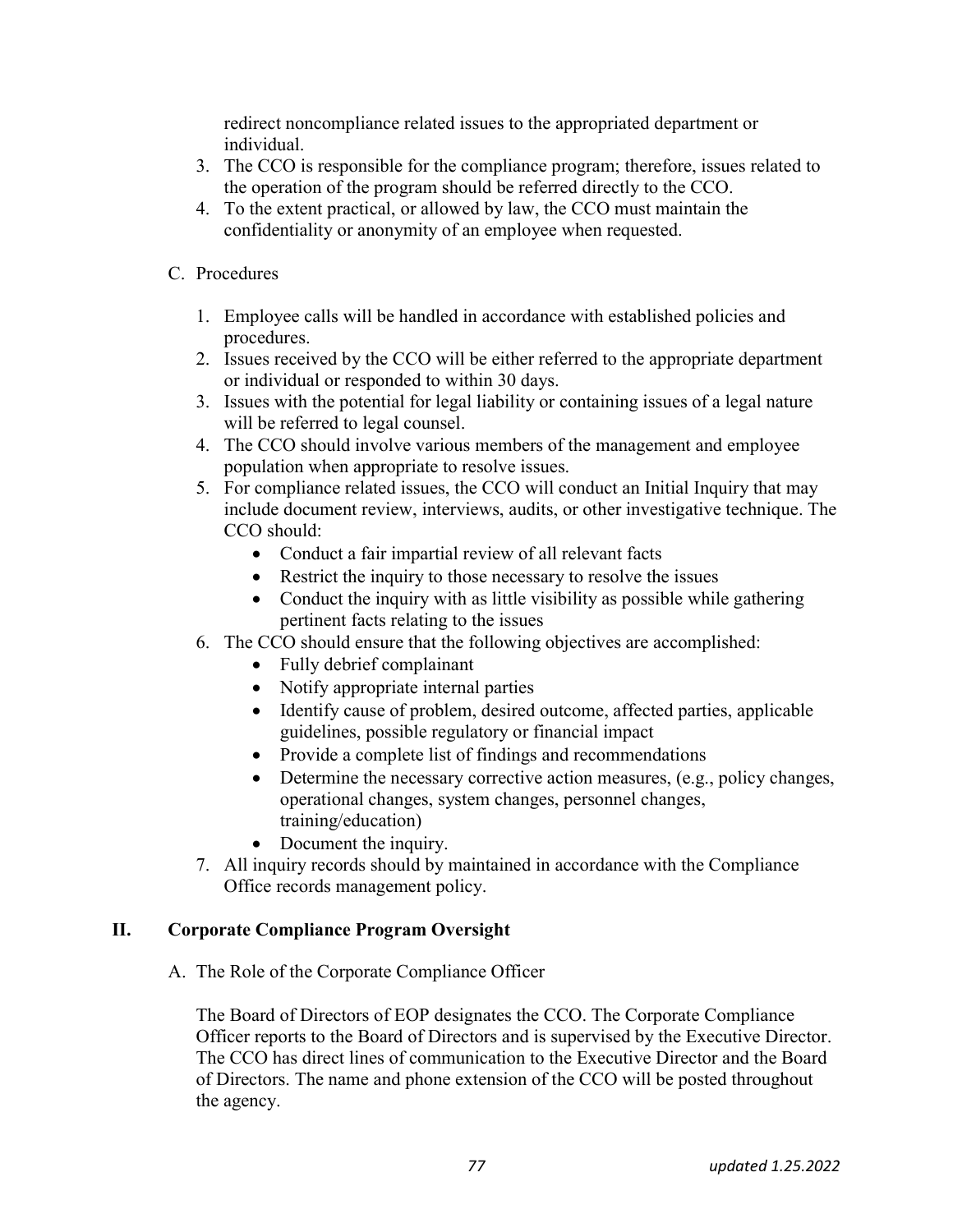The CCO is directly obligated to serving the best interests of our agency, consumers and staff members. Responsibilities of the CCO include, but are not limited to:

- 1. Developing and implementing Policies and Procedures (P&P).
- 2. Overseeing and monitoring the implementation of the Corporate Compliance Plan (CCP).
- 3. Manage agency internal audits established to monitor effectiveness of compliance standards.
- 4. Providing guidance to management, medical/clinical personnel and individual departments regarding P&P and governmental laws, rules and regulations.
- 5. Updating, periodically, the CCP as changes occur within the Agency, and in the laws and regulations or governmental and third party payers.
- 6. Overseeing efforts to communicate the CCP.
- 7. Coordinating, developing and participating in the educational and training programs.
- 8. Guaranteeing independent contractors (consumer care, vendors, billing services, etc.) are aware of the requirements of the Agency's CCP.
- 9. Actively seeking up-to-date material and releases regarding regulatory compliance.
- 10. Maintaining reporting system (hotline) and responding to concerns, complaints and questions related to the CCP.
- 11. Acting as a resourceful leader regarding regulatory compliance issues.
- 12. Investigating and acting on issues related to compliance.
- 13. Coordinating internal investigations and implementing corrective action.
- B. The Structure, Duties and Role of the Corporate Compliance Committee (CCC)

The CCC is appointed by the CCO and Executive Director to advise and assist the CCO with the implementation of the CCP.

The roles of the CCC include:

- 1. Analyzing the environment where the Agency does business, including legal requirements in which it must comply.
- 2. Review and assessment of existing P&P that address the risk areas for possible incorporation into the CCP.
- 3. Working with departments to develop standards and P&P that address specific risk areas and encourage compliance according to legal and ethical requirements.
- 4. Advising and monitoring appropriate departments.
- 5. Development of internal systems and controls to carry out Corporate Compliance Standards (CCS) and P&P.
- 6. Monitoring internal and external audits to identify potential non-compliant issues.
- 7. Implementing corrective and preventive action plans.
- 8. Developing a process to solicit, evaluate and respond to complaints and problems.
- C. Delegation of Substantial Discretionary Authority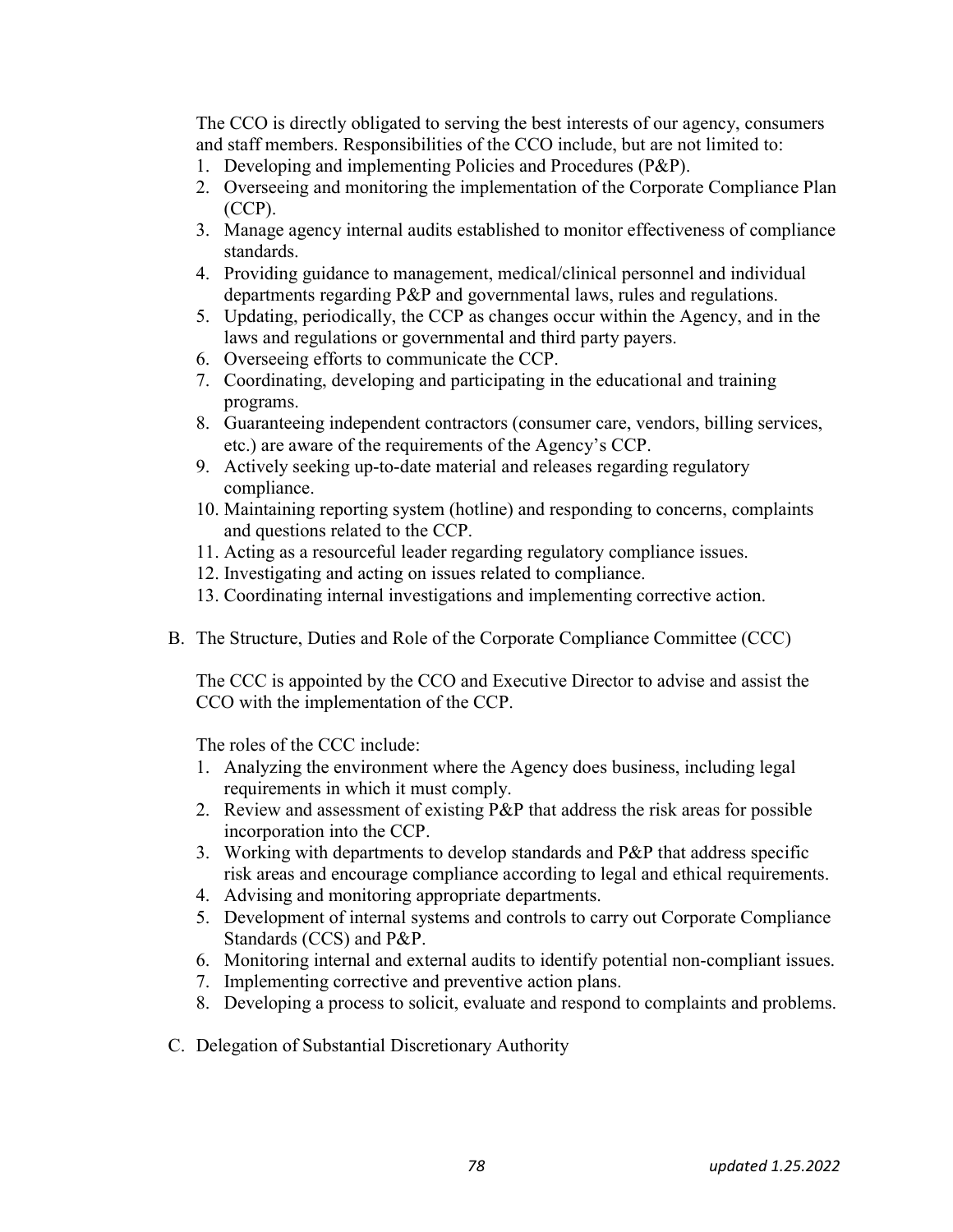Any staff member, prospective staff member, or member of the Board of Directors who holds, or intends to hold, a position with substantial discretionary authority for the Agency, is required to disclose any name changes, and any involvement in noncompliant activities to the Agency. In addition, the Agency performs reasonable inquiries into the background of such applicants.

EOP's Employee Handbook, section (2.7) describes the Agency's process for completion of Background Checks for Criminal History, Child Abuse Registry Checks, Certification/License Verification and Medicare/Medicaid Exclusion Checks. The handbook includes a Conflict of Interest Procedure. The Board of Directors, Executive Director, Leadership Team members and Finance Department staff and all other staff must sign an annual Conflict of Interest Statement.

In addition to general background checks, the websites listed below will be searched for vendor eligibility for all Third Party Vendors, contractors and employees with credentials, licenses and/or whose job is to provide services which will generate Medicaid, Third Party Insurance or other federally funded revenues.

The Agency will remove from direct responsibility or involvement in any federally or state-funded programs any staff member, independent contractor, or member of the Board of Directors with demonstrated non-compliant activities related to the provision of services; actual or proposed exclusion from participation in federally or statefunded programs.

The following organizations will be queried with respect to all pertinent current employees, contractors, vendors and Members of the Board of Directors and will be queried with respect to potential employees, contractors, vendors and Members of the Board of Directors:

- General services administration: list of parties excluded from federal programs. The URL address is http://www.epls.gov/elps/search.do
- HHS/OIG cumulative sanction report. The URL address is http://exclusions.oig.hhs.gov/search.html
- NYS Disqualified Providers List. The URL address is http://www.health.state.ny.us/hysdoh/medicaid/dqprvpg.htm
- Licensure and disciplinary record with NYS Office of Professional Medical Conduct (Physicians, Physician Assistants) The URL address is http://www.health.state.ny.us/nysdoh/opmc/main.htm and/or New York State Department of Education (other licensed professionals) (the URL address is http://www.op.nysed.gov/rasearch.htm#name)
- OMIG http://www.health.state.ny.us
- MMIS http://www.health.state.ny.us

These databases will be queried annually for each pertinent employee, and Member of the Board of Directors. All contractors and vendors will be queried for the first three databases, and those applicable, will be queried for the licensure sites and well.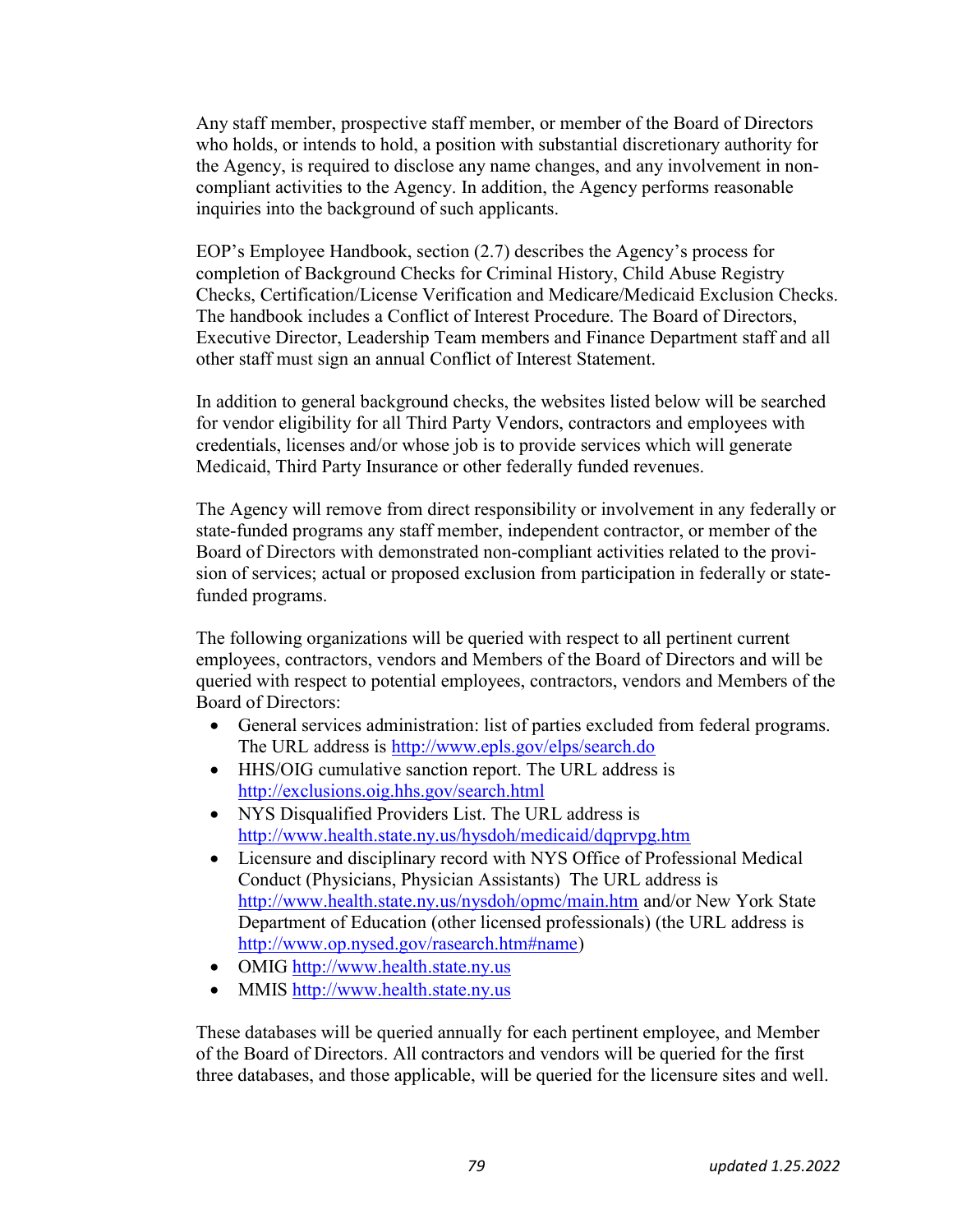## III. Education and Training

Education and training are critical elements of the CCP. Every Board Member, staff member and agent is expected to be familiar and knowledgeable about the Agency's CCP and have a solid working knowledge of his or her responsibilities under the Plan. Corporate Compliance policies and standards will be communicated to all staff members through required participation in training programs.

All administrative personnel and members of the Board of Directors shall participate in training on the topics identified below:

- Government and private payer reimbursement principles.
- Government Initiatives.
- History and background of Corporate Compliance.
- Legal authority.
- General prohibitions on paying or receiving remuneration to induce referrals.
- Prohibitions against submitting a claim for services when documentation of the service does not exist.
- Prohibitions against signing for the work of another staff member.
- Prohibitions against alterations to medical records.
- Prohibitions against performing medical or nursing therapies without a signed physician's order.
- Proper documentation of services rendered.
- Duty to report misconduct.

In addition to the above, targeted training will be provided to all managers and any other staff members who could create exposure to enforcement actions, such as coding and billing personnel. Managers shall assist the CCO in identifying areas that require specific training and are responsible for communication of the terms of this CCP to all independent contractors doing business with the Agency. Managers are responsible for assuring that all contractors abide by the terms of the CCP.

As part of their orientation, each staff member and contractor shall receive a written copy of the Corporate Compliance Policies. All contractors shall receive a copy of the agency procedures for False Claims Act, Code of Conduct, and specific standards of conduct that affect their position.

All education and training relating to the CCP will be verified by attendance and a signed acknowledgement of receipt of the Agency's CCP and standards. Compliance training updates will occur periodically.

Attendance at compliance training sessions is mandatory and is a condition of continued employment.

### IV. Effective Confidential Communication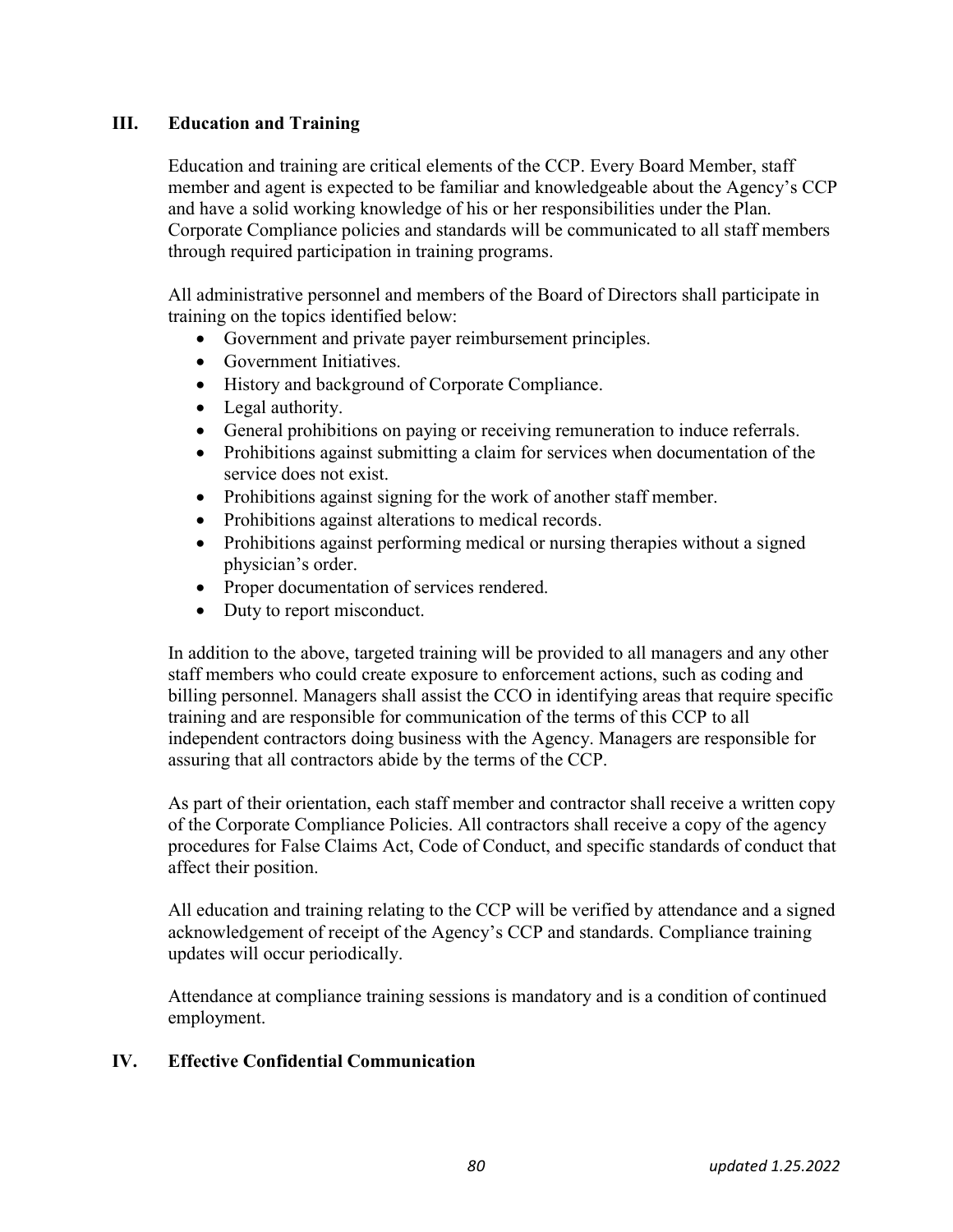Open lines of communication between the CCO and every staff member and agent subject to this plan are essential to the success of our CCP. Every staff member has an obligation to refuse to participate in any wrongful course of action and to report the actions according to the procedure listed below.

To report a violation of this CCP:

If you witness, learn of, or are asked to participate in potential non-compliant activities that are a violation of this CCP, you may contact your supervisor, CCO or the Executive Director.

Your identity will be safeguarded to the fullest extent possible and you will be protected against retribution. Report of any suspected violation of this plan by following the above shall not result in any retribution. Any threat of reprisal against a person who acts pursuant to his or her responsibilities under the CCP is acting against the Agency's Corporate Compliance Policy. Discipline, including termination of employment, will result if such reprisal is proven.

Any staff member or agent may seek guidance with respect to the CCP or Code of Ethics at any time by following the reporting mechanisms outlined above.

Upon receipt of a question or concern, any supervisor, officer or director, shall document the issue at hand and report it to the CCO. Any questions or concerns relating to the potential non- compliance by the CCO should be reported immediately to the Executive Director.

The CCO or designee shall record the information necessary to conduct an appropriate investigation of all complaints. If the staff member is seeking information concerning the Code of Ethics or its application, the CCO or designee shall record the facts of the call, the nature of the information sought, and respond as appropriate. The Agency shall, as much as is possible, protect the anonymity of the staff member or contractor who reports any complaint or question.

### V. Enforcement of Corporate Compliance Standards

The Agency's Disciplinary Policies (reference Section V Performance and Discipline) encourage good faith participation in the CCP. Agency Policies include:

Sanctions for the following:

- Failing to report suspected problems
- Participating in non-compliant behavior
- Encouraging, directing, facilitating or permitting either actively or passively non-compliant behavior

Staff members who fail to comply with the Agency's Compliance Policy and Standards, or who have engaged in conduct that has the potential of impairing the Agency's status as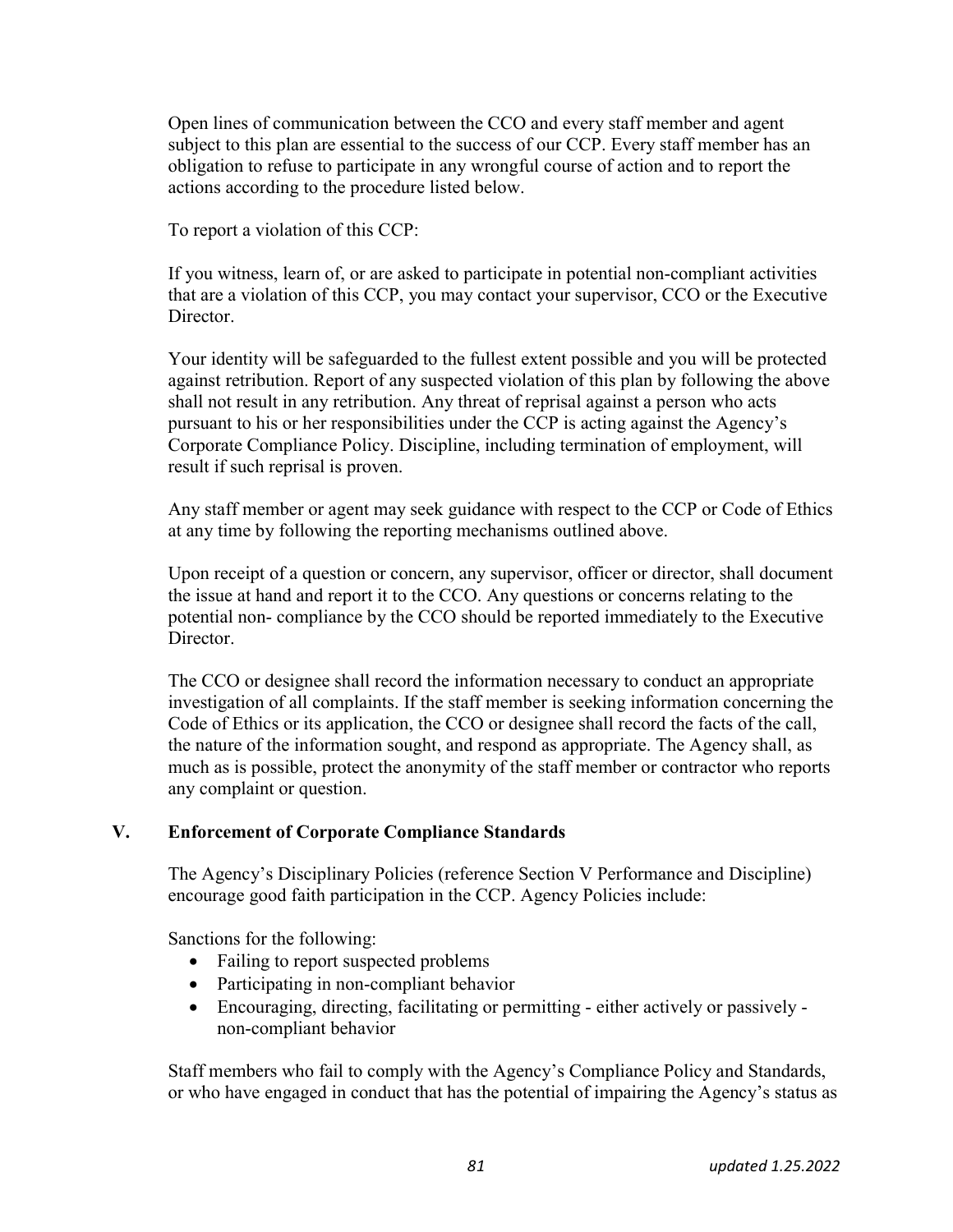a reliable, honest and trustworthy human service provider will be subject to disciplinary action, up to and including termination. Any discipline will be appropriately documented in the staff member's personnel file, along with a written statement of reason(s) for imposing such discipline. The CCO shall maintain a record of all disciplinary actions involving the CCP and report at least semi-annually to the Board of Directors regarding such actions.

## VI. Auditing and Monitoring of Corporate Compliance Activities

Ongoing evaluation is critical in detecting non-compliance and will help ensure the success of the Agency's Corporate Compliance program. An ongoing auditing and monitoring system, developed by the CCO, in consultation with the CCC, is an integral component of our auditing and monitoring systems. This ongoing evaluation shall include the following:

- Review of relationships with third-party contractors, specifically those with substantive exposure to government enforcement actions.
- Compliance audits of P&P and Code of Ethics as stated in the CCP, conducted by the CCO.
- Review of documentation and billing relating to Medicaid claims development and submission performed internally or by an external consultant as determined by CCO and CCC. The audit results shall be documented by the CCO. The Program Director shall prepare a Management Response. The audit results and management response shall together be presented to the CCC.

The audits and reviews will examine the Agency's compliance with specific rules and policies through on-site visits, personnel interviews, general questionnaires (submitted to staff members and contractors) medical and clinical record reviews to support claims for Medicaid reimbursement, and documentation reviews.

Additional steps to ensure the integrity of the CCP can include:

- Annual review with legal counsel of all records of communications and reports by all staff members or contractors kept in accordance with this CCP.
- Any correspondence from any regulatory agency charged with administering a federally or state-funded program received by any department of the Agency shall be immediately copied and forwarded to the CCO for review and discussion by the CCC.
- Immediate communication with the CCO of any visits, audits, investigations or surveys by any federal or state agency or authority.
- Establishment of a process detailing ongoing notification by the CCO to all appropriate personnel of any changes in laws, regulations or policies, as well as appropriate training to assure continuous compliance.

## VII. Detection and Response

The CCO, Executive Director and the CCC shall determine whether there is any basis to suspect that a violation of the CCP has occurred.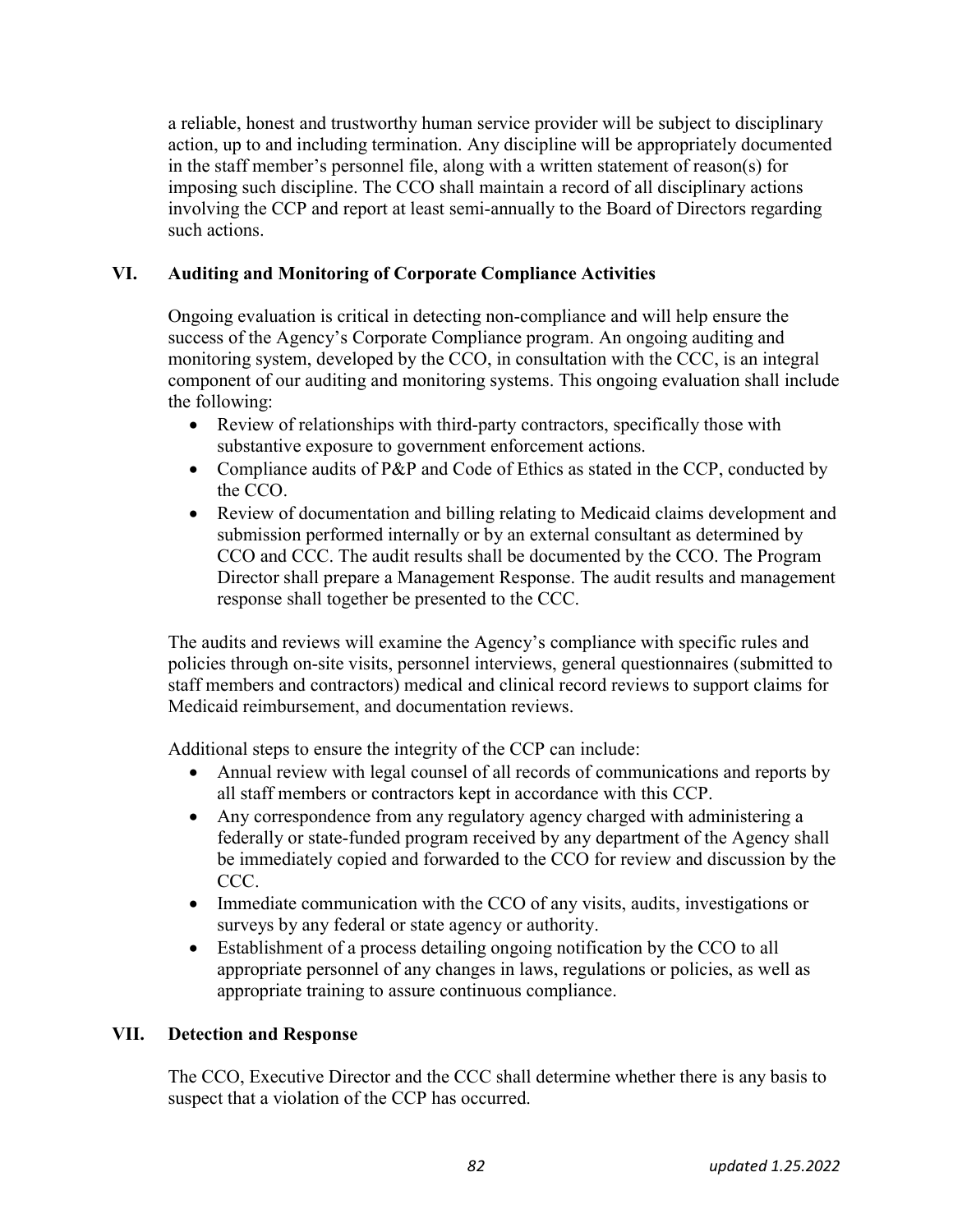If it is determined that a violation may have occurred, the matter shall be referred to legal counsel, who, with the assistance of the CCO, shall conduct a more detailed investigation. This investigation may include, but is not limited to, the following:

- Interviews with individuals with knowledge about the facts alleged.
- A review of documents.
- Legal research and contact with governmental agencies for the purpose of clarification.

If advice is sought from a governmental agency or fiscal intermediary or carrier, the request and any written or oral response shall be fully documented.

At the conclusion of an investigation involving legal counsel, he/she shall issue a report to the CCO, Executive Director, and CCC summarizing his or her findings, conclusions and recommendations and to render an opinion as to whether a violation of the law has occurred.

The report will be reviewed with legal counsel in attendance. Any additional action will be on the advice of counsel.

If the Agency identifies that an overpayment was received from any third party payer, the appropriate regulatory (funder) and /or prosecutorial (attorney general/police) authority will be appropriately notified with the advice and assistance of counsel. It is our policy to not retain any funds which are received as a result of overpayments. In instances where it appears an error may have occurred, appropriate amounts shall be returned after consultation and approval by involved regulatory and/or prosecutorial authorities. Systems shall also be put in place to prevent such errors in the future.

Regardless of whether a report is made to a governmental agency, the CCO shall maintain a record of the investigation, including copies of all pertinent documentation. A Corporate Compliance Log will be kept by the CCO, as described in the Agency's Employee Handbook, to document any corporate compliance concerns and the follow-up taken. This record will be considered confidential and privileged and will not be released without the approval of the Executive Director or legal counsel.

The CCO shall report to the CCC regarding each investigation conducted.

### VIII. Code of Conduct

All staff members, contractors, and Board members of EOP are expected to follow this Code of Conduct as well as the Code of Conduct outlined in EOP's Employee Handbook, sections 5.2, 5.12 and 5.15. Each person is expected to sign an Acknowledgement Form for receipt and review of the Code of Conduct.

Supervisors are expected to set a positive example for staff, particularly with respect to the Code of Conduct. We expect supervisors to create an environment where all staff feel free to raise concerns and propose ideas. We expect that supervisors will ensure that staff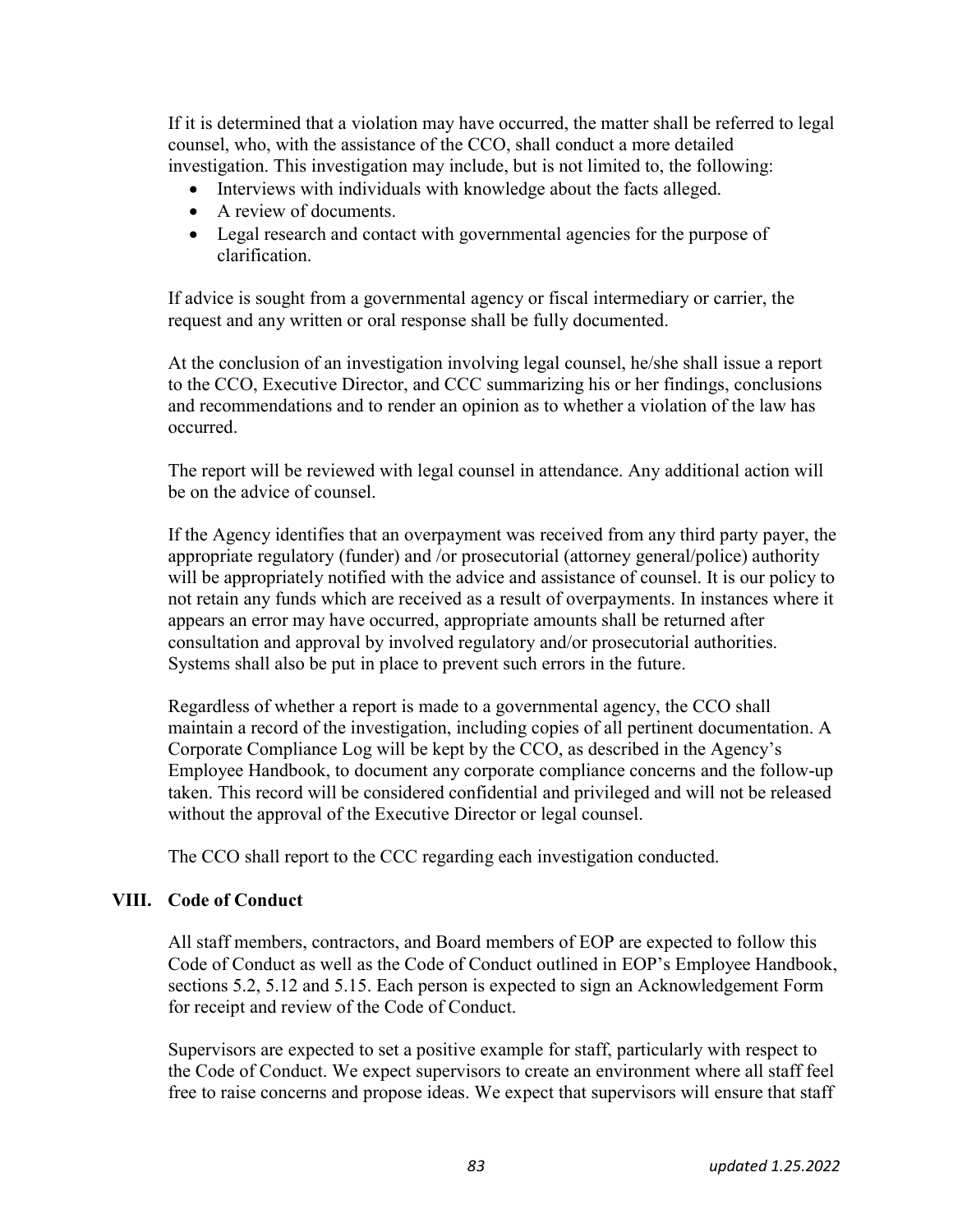has sufficient information to comply with laws, regulations and agency procedures. Supervisors must maintain a culture which promotes the highest standards of ethics and compliance.

EOP has a commitment to:

- The People We Serve: We are committed to providing the highest quality of care, in a caring and compassionate manner.
- The Communities We Serve: We are committed to understanding the unique needs of the people we serve and to provide our services with cost-effective, quality services.
- Our Staff Members: We are committed to a work setting which is safe, which treats all staff with fairness, dignity and respect, which affords all staff an opportunity to grow, to develop professionally, and to work in a team environment where all ideas are considered.
- Our Third Party Payers: We are committed to working with our payers in a way that demonstrates our commitment to our contractual obligations and reflects our shared concerns for quality services in an efficient and effective manner. We encourage our payers to adopt their own set of ethical principles that recognize their obligations to the people we serve, as well as the need for fairness between providers and payers.
- Our Regulators: We are committed to creating an environment in which compliance with applicable rules, laws and regulations is woven into the fabric of EOP. We accept responsibility to self-govern and monitor adherence to requirements of law and our Code of Conduct.
- Our Suppliers: We are committed to fair competition among existing and prospective suppliers. We encourage our suppliers to adopt their own set of standards and ethical practices.

## IX. Rules of Conduct

EOP believes that certain rules of conduct must be observed to promote a positive and ethical work environment and pledge to abide by laws, regulations, and Agency procedures, particularly those related to the Agency's CCP.

- As people who are working for, and on behalf of, EOP we have the added responsibility of following specific rules of conduct, as follows:
- To work cooperatively and respectfully with all EOP staff, Board members and agents to provide the highest quality of services.
- To place the interests of the people we serve and their family members first and foremost in all aspects of what we do. This will specifically include the following:
	- Staff shall not engage in any activity that constitutes abuse of the people we serve.
	- The people we serve shall not carry out the duties of staff members.
	- The people we serve shall not be subject to inappropriate exposure to firearms or other weapons in or on the grounds of the agency. Firearms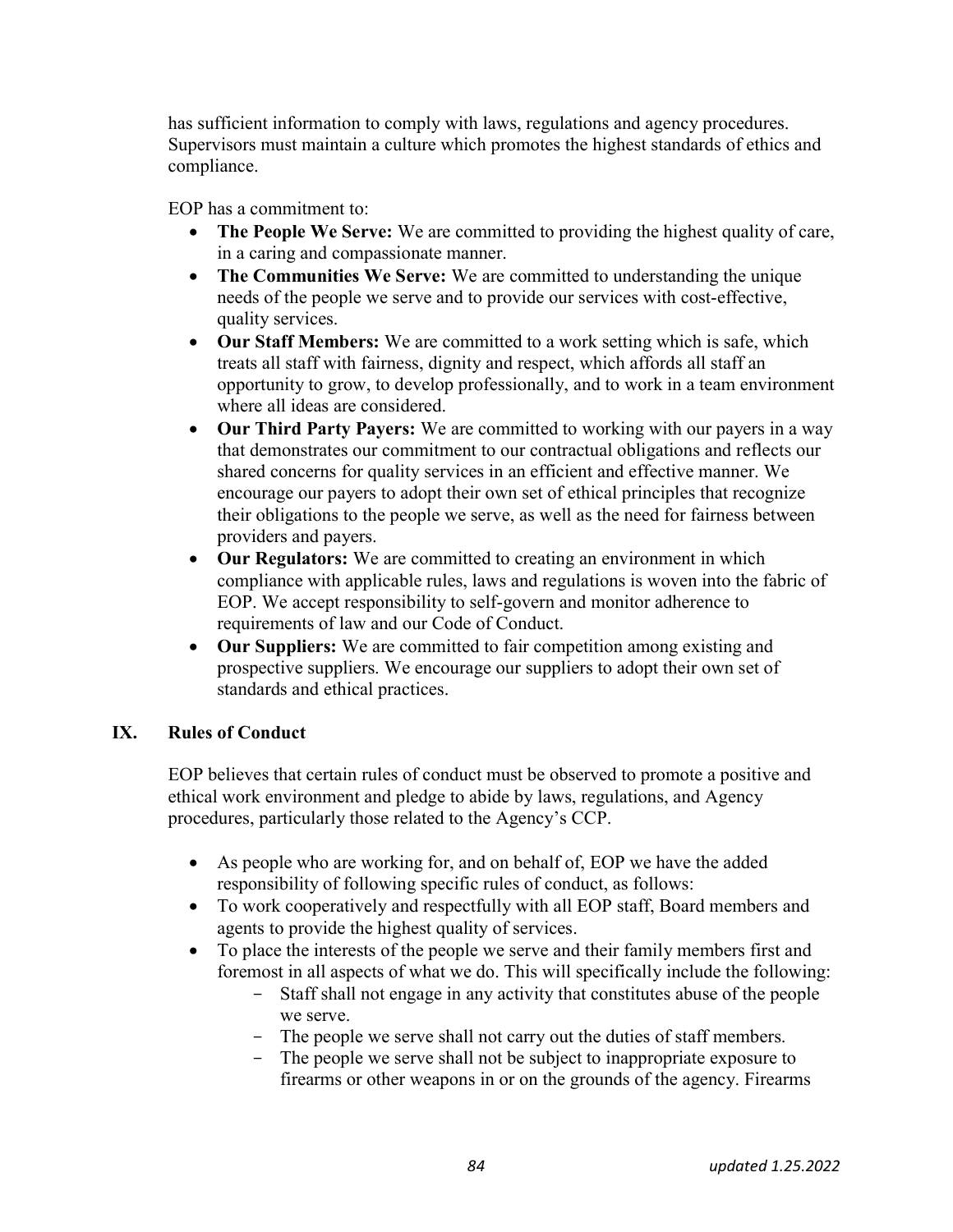and other weapons are not permitted to be stored on the grounds of the agency.

- Financial transactions between the people we serve and staff shall be prohibited.
- Staff need to model appropriate behavior to the people we serve.
- To represent EOP positively in the community.
- To conduct all activities in a fiscally responsible manner.
- To work in accordance with applicable laws, regulations, Agency procedures.
- To refrain from distributing, selling, possessing, purchasing or consuming illegal substances or alcohol while at work; this also precludes attending work while under the influence of alcohol, illegal or legal substances, that would impair work performance.
- To seek training and assistance in areas that would strengthen the ability to fulfill responsibilities to the people we serve and EOP.
- To refrain from discriminatory or harassing behaviors for any reason, and to refrain from the use of obscene, abusive or threatening language and gestures, fighting and gambling.
- To avoid conflicts of interest, including acceptance and giving of gifts. This shall include that gifts shall not be offered to potential referral sources, or their families.
- Potential referral sources shall not receive financial benefits to increase the volume of referrals to the agency.
- To conserve resources of EOP by not engaging in wasteful behavior.
- To treat confidential information appropriately and respect the privacy of the people we serve and our staff. Confidential information shall only be utilized in a professional manner.
- To complete tasks in a timely manner and meet the quality expectations of the agency.
- To bill individuals and third party payors accurately.
- To report to a supervisor or to the Corporate Compliance Hotline, any potential violation of applicable laws, regulations and procedures, including the CCP.
- To respect the role of the Board and management staff to fully implement their decisions.
- To consult EOP leadership staff when questions arise regarding the conduct permitted under applicable laws, regulations and policies, including the CCP.

## X. False Claims Act and Office of Medicaid Inspector General (OMIG) Certification

EOP is committed to prompt, complete and accurate billing of all services provided. The Agency is also committed to detecting and preventing fraud, waste and abuse in the federal and state programs.

The False Claims Act is a Federal Law. It is part of the Deficit Reduction Act of 2006. The government utilizes it to prevent and detect fraud, waste and abuse in federal healthcare programs. Because EOP bills Medicaid, the Agency is expected to uphold the False Claims Act.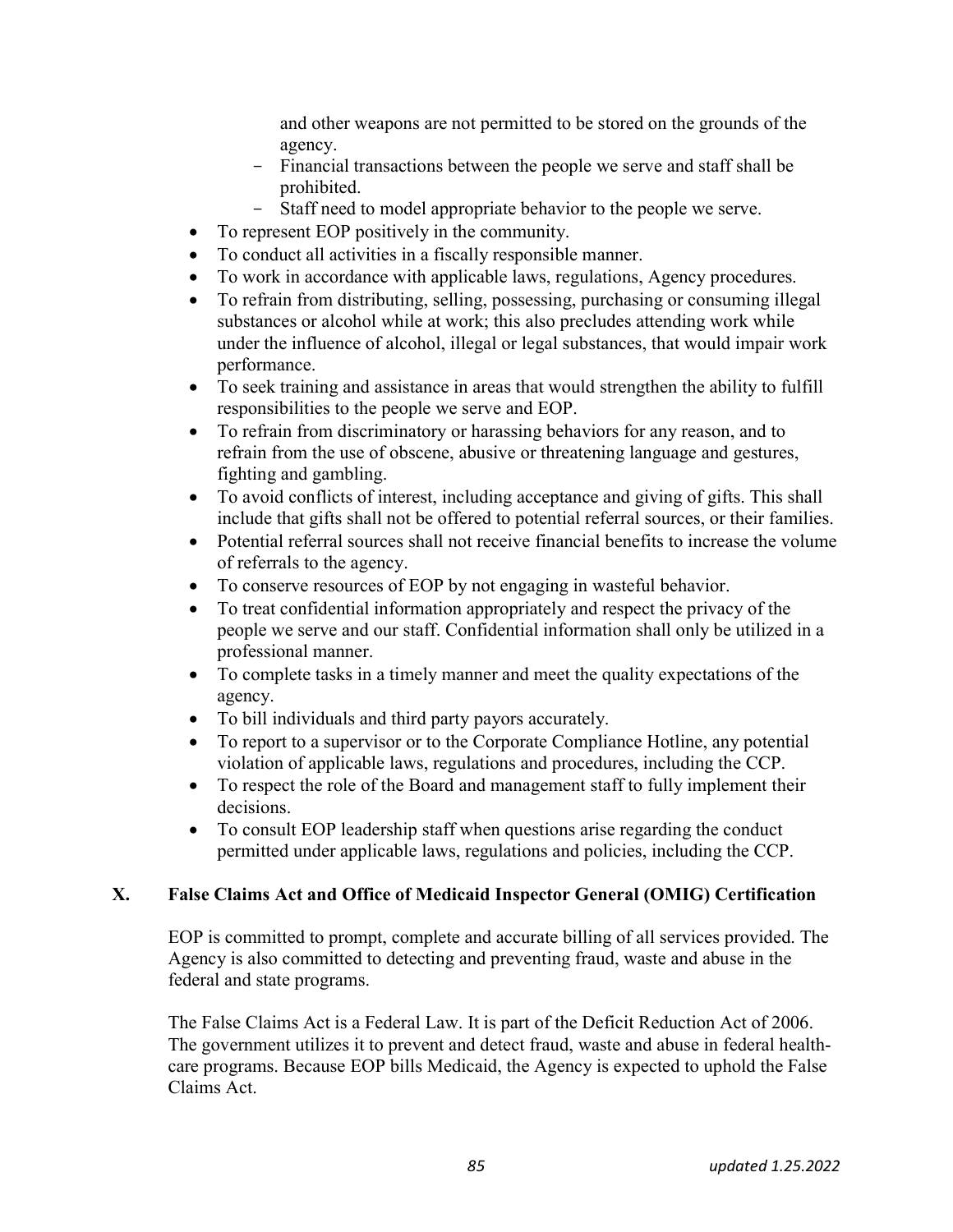The Act states that anyone who knowingly submits false claims to the government is liable for damages up to three times the amount of the erroneous claim plus mandatory penalties between \$5,500 and \$11,000 for each false claim submitted.

Knowingly is defined as the person either:

- Has knowledge of the false claim.
- Acts in deliberate ignorance of the truth or falsity of the information.
- Acts in reckless disregard of the truth or falsity of the information.

The False Claims Act may be violated by the following acts:

- Knowingly presenting or causing to be presented, a false or fraudulent claim for payment or approval by the Federal Government.
- Knowingly making or using or causing to be made or used, a false record or statement to get a false claim paid or approved.
- Conspiring to defraud the Government by getting a false or fraudulent claim allowed or paid.
- Knowingly making, using or causing to be made or used, a false record or statement to conceal, avoid or decrease an obligation to pay money or transmit property to the Government.

Some examples of actions that violate the False Claims Act include:

- Billing for services that were not actually rendered.
- Charging more than once for the same service.
- Falsifying time records used to bill Medicaid.
- A. New York State Laws
	- 1. The NY False Claims Act closely resembles the Federal False Claims Act. It imposes penalties and fines on individuals and entities that file false or fraudulent claims for payment from any state or local government, including Medicaid. The penalty for filing a false claim is \$6,000 - \$12,000 per claim and the recoverable damages are between two and three times the value of the amount falsely recovered. In addition, the false claim filer may have to pay the government's legal fees.
	- 2. Social Services Law 145-c refers to a person who applies for or receives public assistance. If a person intentionally makes a false statement in order to receive services, penalties will be assessed. EOP staff shall assist persons served with anything necessary, in order to assure that persons served are in compliance with the law.
	- 3. Social Services Law 366-b refers to a person who misrepresents services delivered in order to receive a higher payment for service than to what he/she is entitled. He/she shall be guilty of a class A misdemeanor.
	- 4. Penal Law 177 establishes the crime of Health Care Fraud. When a person commits Health Care Fraud - it is a crime. It is punishable with fines and jail time.
	- 5. Labor Law 740 and 741 state that an employer may not take any retaliatory action against a staff member because the staff member: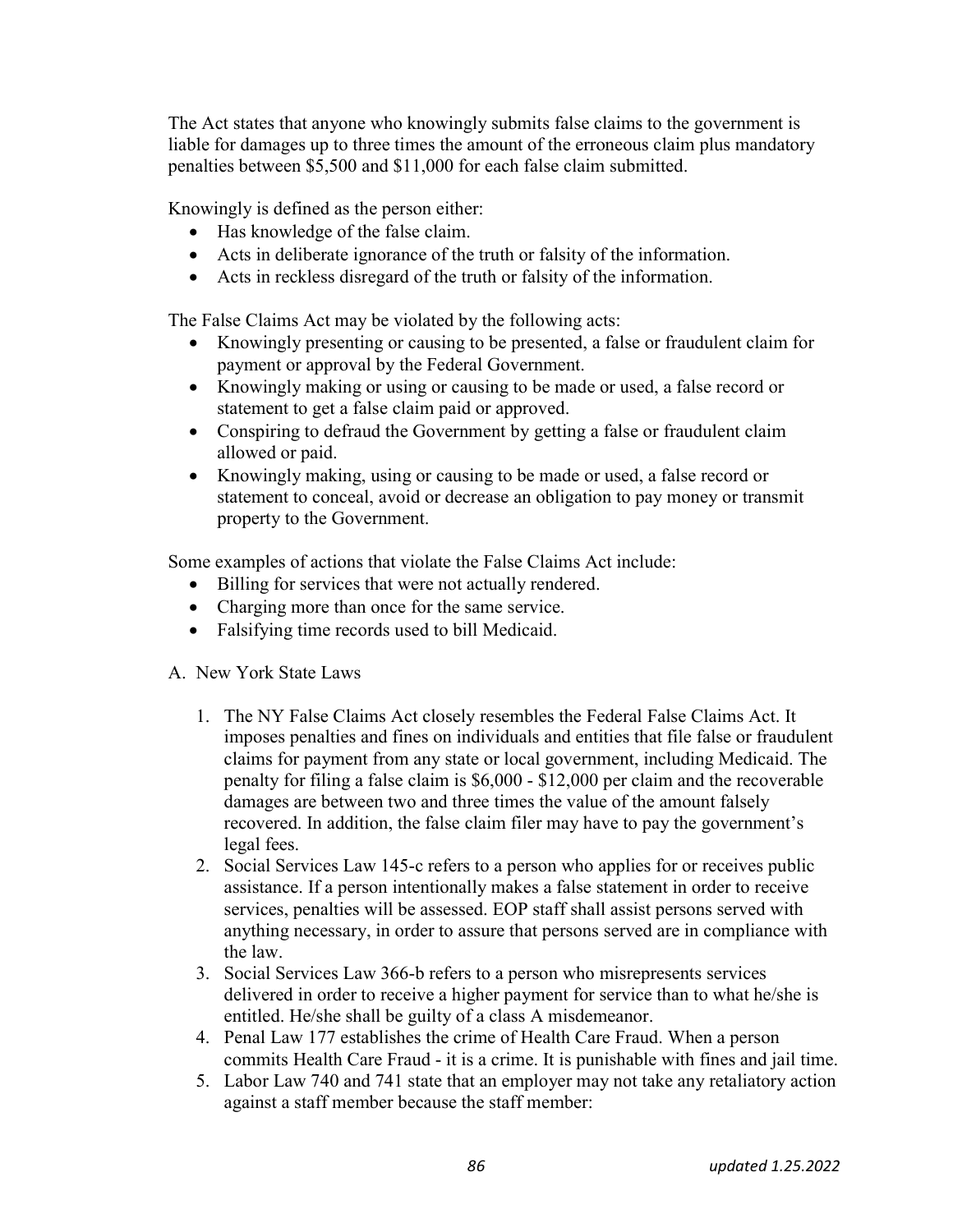- Discloses or threatens to disclose to a supervisor or to a public body, an activity, policy or practice of the agency that is in violation of a law or regulation; OR
- Provides information to or testifies before a public body in regard to an employer's violation of a law regulation; OR
- Objects to, or refuses to participate in any act not consistent with a law or regulation.

In Appendix A, please find additional information prepared by the New York Office of the Medicaid Inspector General.

B. Expectations

It is expected that all staff members of EOP will comply with both the Federal and State laws concerned with the filing of false claims. It is also expected that if a staff member becomes aware that anyone else in the Agency is engaging in false billing practices, that the staff member will bring it to the attention of a supervisor or to the CCO.

If a staff member brings an action on behalf of either the Federal Government or New York State, the Government has a period of time to investigate. If the Government joins the lawsuit, the staff may be entitled to 15-25% of the recovery. If the Government elects not to join the lawsuit, and the staff member continues, the staff may be eligible for 25-30% of the recovered amount.

## C. Contractors

Contractors are also subject to the False Claims Act. A copy of this procedure shall be attached to all contracts for outside contractors and agents.

### D. Board Members

Board Members shall also be made aware of the federal and NYS False Claims Acts as part of the Board Orientation Program.

### XI. Disclosures

EOP intends to respond appropriately and swiftly to violations of the law, regulations and/or the Agency's CCP in order to protect the agency and to maintain EOP trustworthy reputation.

If the agency has confirmed that a violation has taken place, then corrective action will be taken. Notification to government officials will be considered with the consult of legal representation.

## Identification of a Violation: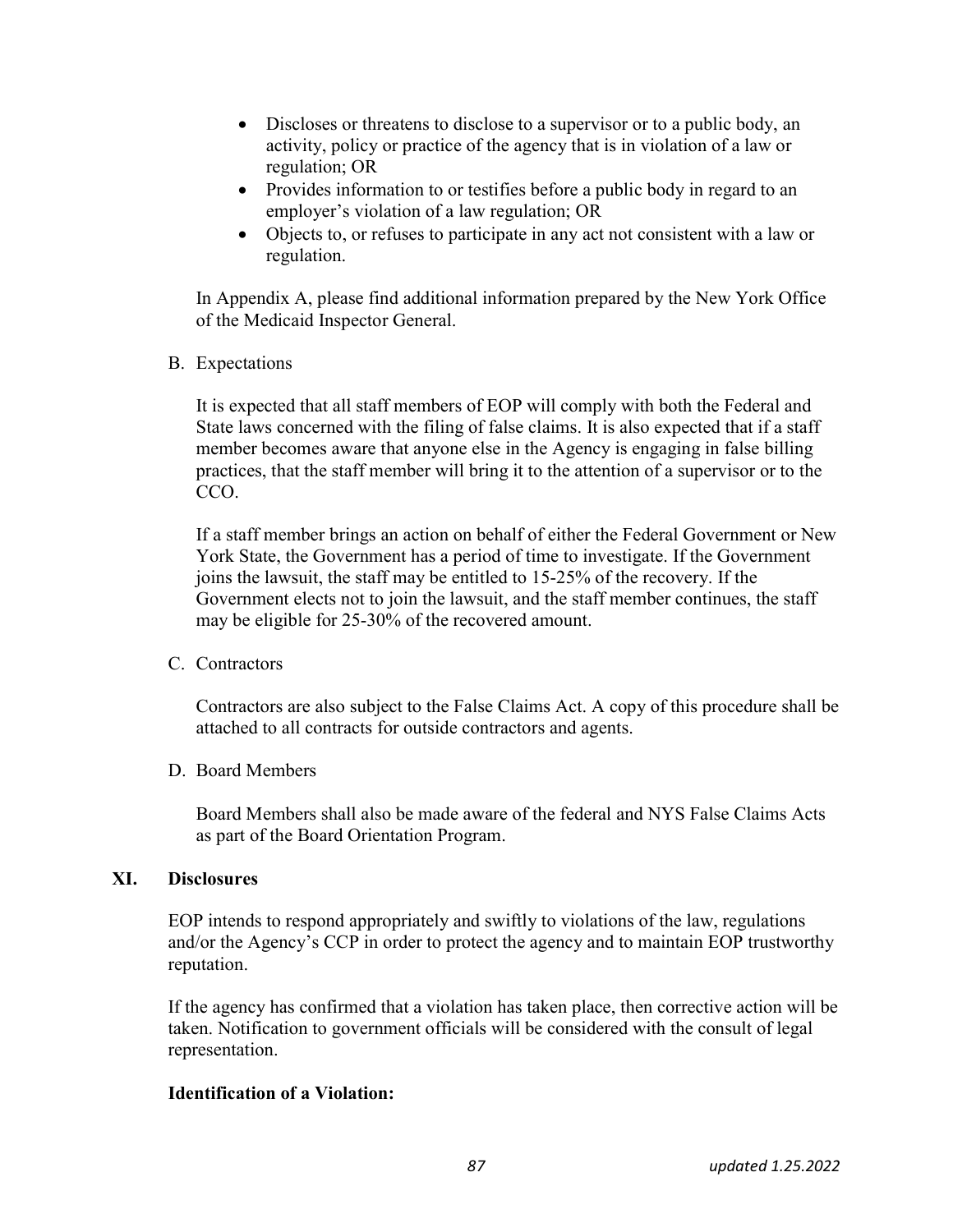If a violation is identified, it will generally be brought to the attention of the CCO. An individual may instead bring the issue to the CCC or the Executive Director, etc. The violation may have been identified through various avenues, including but not limited to conversations between staff and the CCO, calls to the Hotline, internal audits or outside investigations, audits or surveys.

### Agency Response to the Violation:

The CCO will verify that a violation of the CCP, or state or federal law or regulation has taken place. The CCO will then (as appropriate) discuss the issue with the Executive Director and legal Counsel. The CCO will then:

- With the appropriate Leadership Team member, develop and implement a Plan of Corrective Action.
- Notify the CCC.
- Resolve any issues of overpayment.
- Consult with Legal Counsel regarding notification of State or Federal Regulatory agencies.

Once the Corrective Action Plan has been developed, it should be approved by appropriate parties. That may include the Executive Director, the CCC and/or the Board of Directors depending on the severity of the violation.

Regular Progress Reports should be presented to the CCC to ensure that the plan is being implemented as designed.

The Agency will make every effort to comply with applicable statutes, regulations and federal program requirements. The Agency shall also document these efforts.

### Voluntary Disclosure of Violations:

The CCO, in consultation with the Executive Director, CCC and Legal Counsel, will evaluate the violation to determine if a voluntary disclosure of the violation is appropriate. The disclosure may be to government officials, third party payers, or other entities. Notification shall be made within a reasonable timeframe after discovering the violation. It may include resolution of monies previously paid to the Agency.

### XII. Physician Arrangements

The Agency may enter into financial arrangements with physicians in order to meet the needs of the people we serve. All such arrangements must be structured in light of federal and state laws. There are two categories of potential financial relationships with physicians who also act as referral sources:

- Employment Agreements
- Personal Service Agreements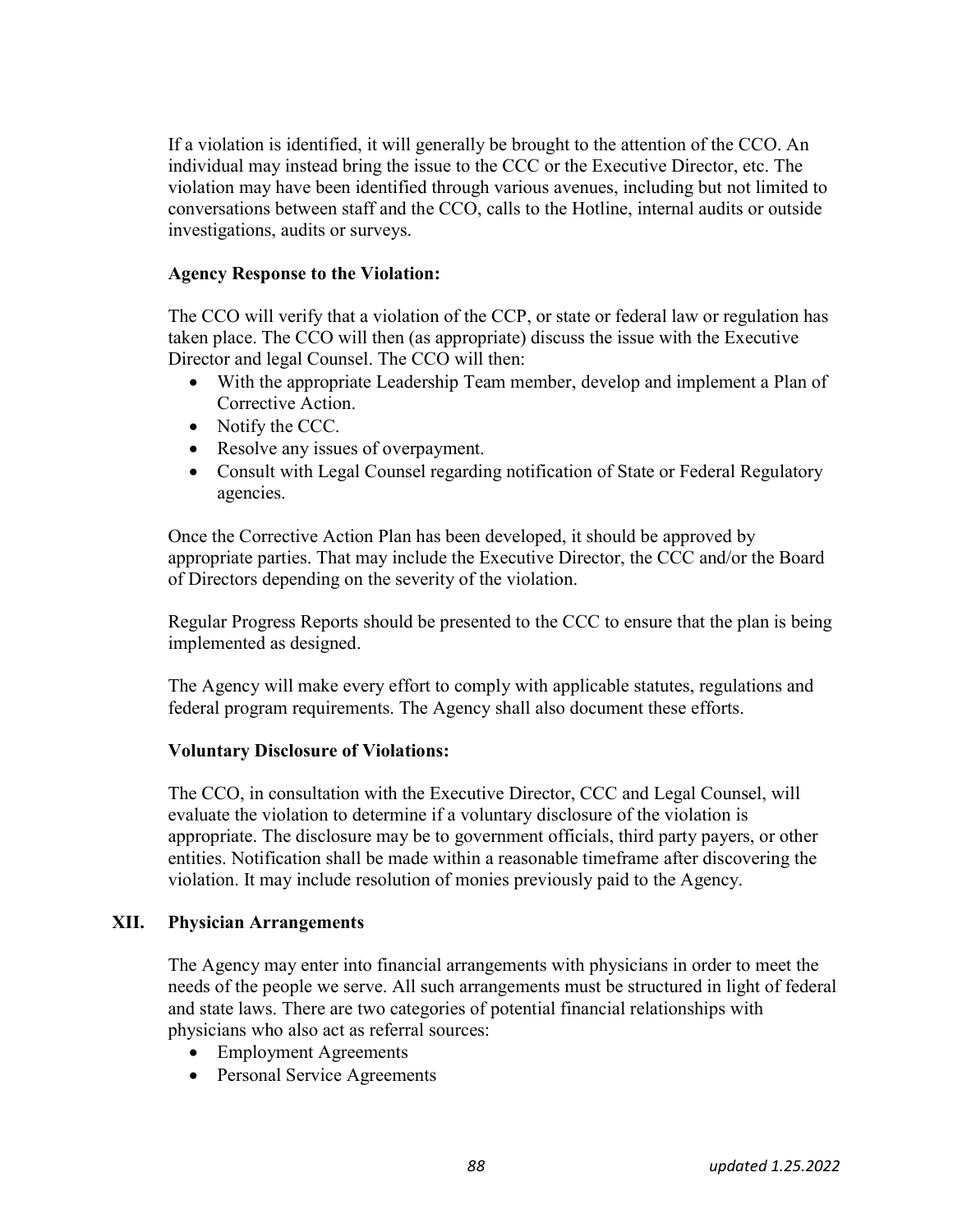If a program desires to enter into a financial arrangement with a physician (ex. Medical Director), the program shall work with the CCO to ensure that the arrangements meet federal and state laws. All contracts of this nature shall be reviewed by counsel to ensure compliance as well.

All arrangements shall be in writing and include a term of service.

All arrangements must be undertaken without regard to the value or volume of physician referrals and must not include any intention to induce referrals.

Copies of all contracts are to be kept in the central location in the Business Office.

#### XIV. Whistleblower Protection

The Agency requires its directors, officers, employees, volunteers and contractors to observe the highest standards of business and personal ethics in the conduct of their duties and responsibilities. The purpose of this Policy is to encourage its employees, volunteers, contractors, officers, directors and consumers of services to report any action or suspected action of the Agency's directors, officers, employees, volunteers and/or contractors that may be illegal, fraudulent or contrary to any adopted policy of the Agency by providing a procedure to report such actions and to protect from retaliation any such person who, in good faith, reports suspected improper conduct.

It is intended that this Policy comply with the provisions of Section 715-B of the New York State Not-for-Profit Corporation Law, as added by the Non-Profit Revitalization Act of 2013, as amended, and this Policy shall be interpreted and construed accordingly. This Policy applies to any matter which is related to the Agency's business and does not relate to private acts of an individual not connected to the business of the Agency.

#### Reporting Encouraged

The Agency encourages reports or inquiries about suspected illegal practices, misconduct or violations of the Agency's policies, including suspected illegal or improper conduct by the Agency itself, by its leadership or by others on the Agency's behalf. These are collectively referred to in this Policy as "Suspected Misconduct." Suspected Misconducts under this Policy include but are not limited to:

- Theft or misappropriation of corporate funds, supplies or other assets;
- Falsification, misrepresentation or deliberate error in the preparation, evaluation, review or audit of any corporate record, including financial statements;
- Failure to adhere to the Agency's internal accounting policies and procedures, including the failure to accurately and fully report on the Agency's financial condition and similar financial improprieties;
- Authorization or receipt of compensation for goods not received or services not performed;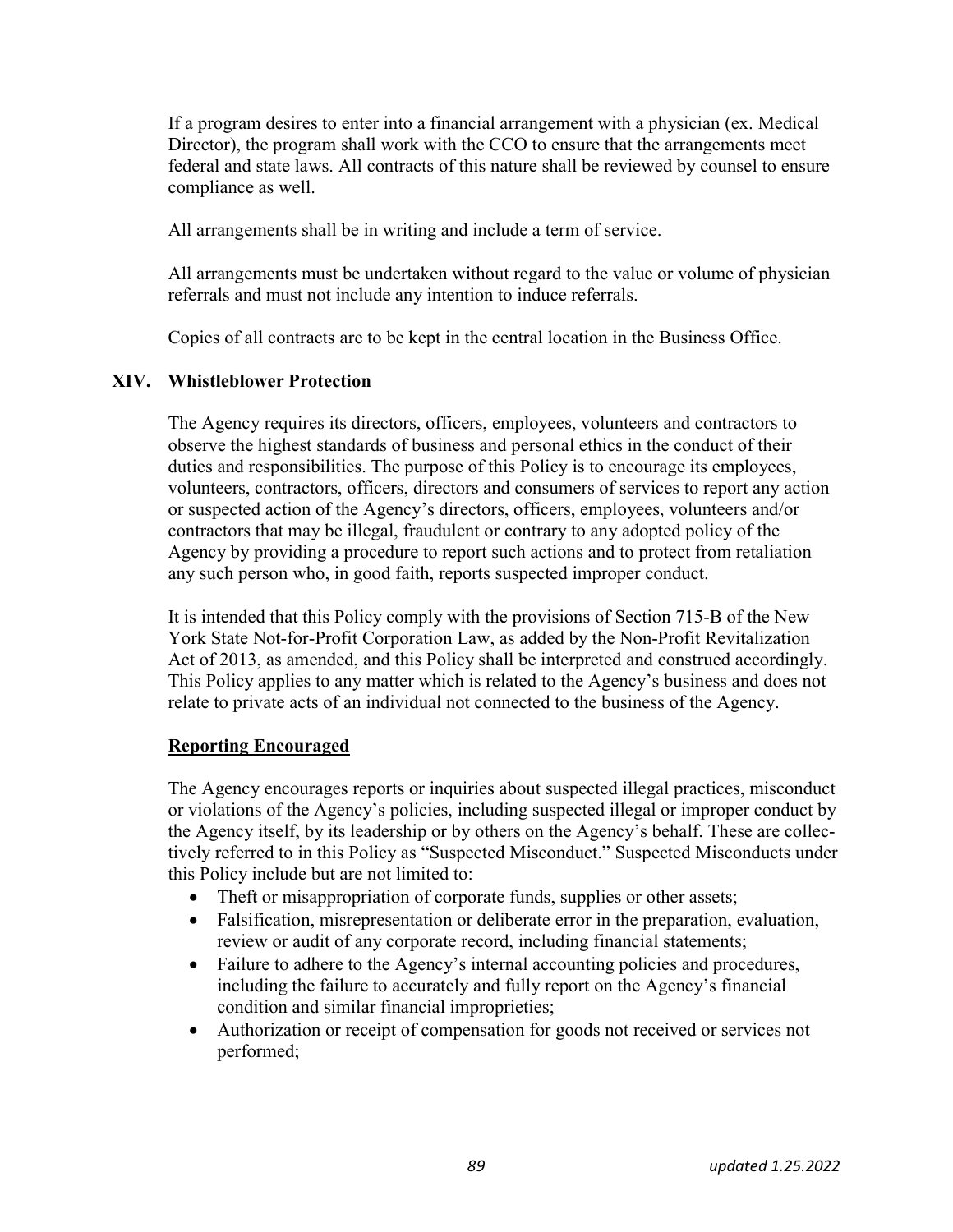- Authorization or receipt of compensation for hours not worked, or failing to account for un-worked (but paid) hours as vacation, sick leave or other paid time off;
- Violations of the Agency's Conflict of Interest Statement;
- Unauthorized disclosures of confidential information concerning any individual;
- Violation of any law, rule or regulation that creates and presents a substantial and specific danger to any employee or volunteer, any consumer of the Agency's services, or the health or safety of the general public;
- Fraud involving any government agency with which the Agency interacts;
- Any other action that is otherwise illegal or contrary to the goals and mission of the Agency.

### Reporting Procedures

- A. Reporting by Employees and Volunteers. Employees and volunteers should, in the first instance, report any Suspected Misconduct to such employee's or volunteer's direct supervisor. The employee's or volunteer's direct supervisor shall report such Suspected Misconduct to the CCO. At the election of the employee or volunteer reporting the Suspected Misconduct, such employee or volunteer may report the Suspected Misconduct directly to the CCO. If the employee or volunteer has knowledge or belief that the direct supervisor has not properly addressed the Suspected Misconduct, such employee or volunteer must report the Suspected Misconduct to the CCO.
- B. Reporting by All Others. Any person other than an employee or volunteer should report any Suspected Misconduct directly to the CCO.
- C. Investigation of Reports. The CCO shall conduct a prompt and thorough investigation of the reported Suspected Misconduct. Such investigation shall be conducted as confidentially as possible under the circumstances, consistent with the need to conduct an adequate investigation, to comply with all applicable laws, and if appropriate, to cooperate with law enforcement authorities.

In order to facilitate the Agency's investigation, employees and volunteers shall be encouraged to disclose their identity when making a report of a suspected impropriety. However, reports submitted on an anonymous or confidential basis will be investigated in the same manner as by reports by employees and volunteers who disclose their identity.

The CCO shall report to the Board of Directors.

In no event may a director who is an employee of the Agency participate in any committee or Board deliberation or voting on any matter relating to the administration of this Whistleblower Policy.